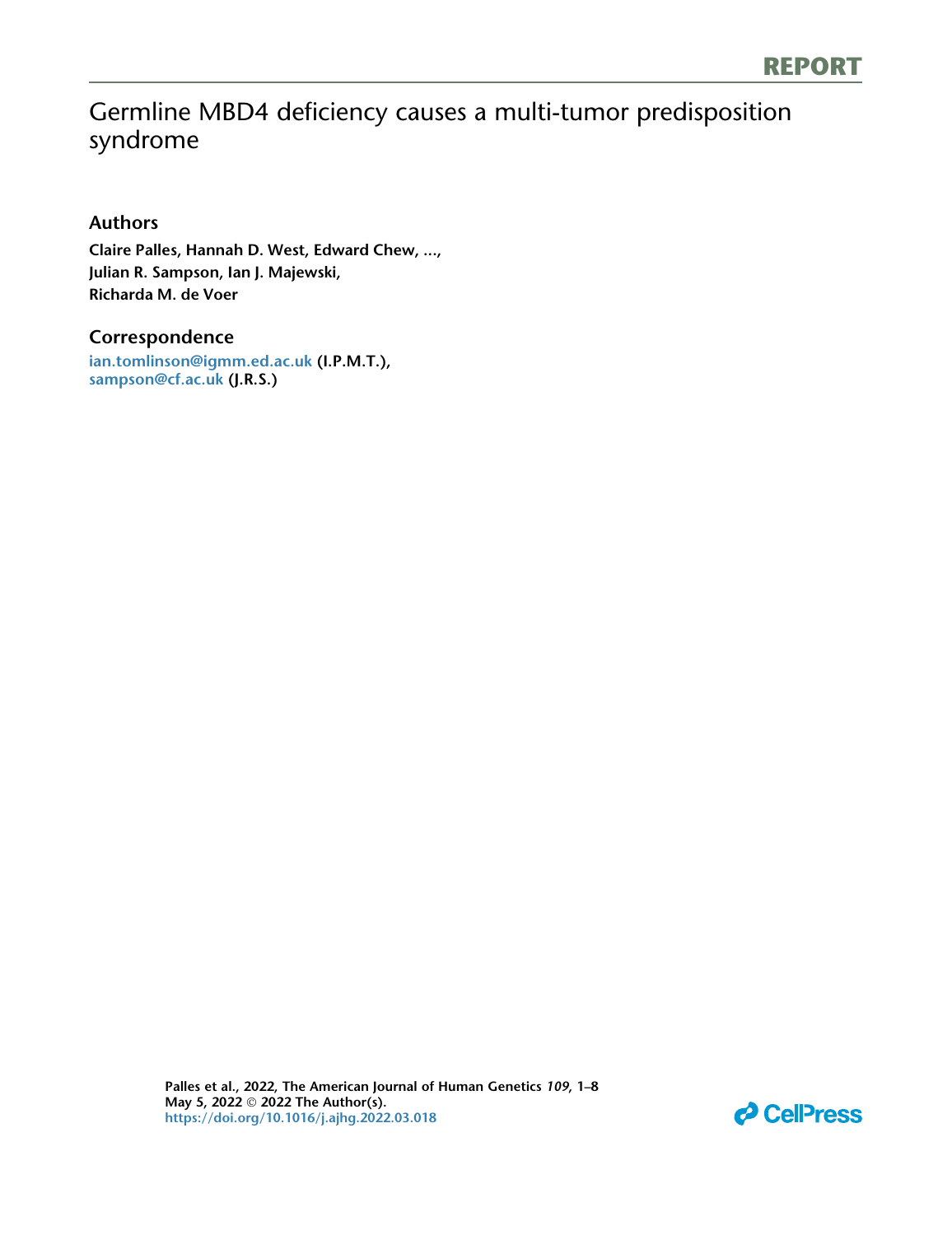## REPORT

## Germline MBD4 deficiency causes a multi-tumor predisposition syndrome

Claire Palles, [1](#page-1-0),41 Hannah D. West, [2,](#page-1-0)41 Edward Chew, 3,41 Sara Galavotti, [1,](#page-1-0)41 Christoffer Flensburg, [3](#page-1-1),41 Judith E. Grolleman,  $4,41$  $4,41$  $4,41$  Erik A.M. Jansen,  $4$  Helen Curley, 1 Laura Chegwidden, 1 Edward H. Arbe-Barnes,  $5$ Nicola Lander,<sup>[2](#page-1-0)</sup> Rebekah Truscott,<sup>2</sup> Judith Pagan,<sup>6</sup> Ashish Bajel,<sup>7</sup> Kitty Sherwood,<sup>[8](#page-1-5)</sup> Lynn Martin,<sup>1</sup> Huw Thomas,<sup>[9](#page-1-6)</sup> Demetra Georgiou,<sup>10</sup> Florentia Fostira,<sup>11</sup> Yael Goldberg,<sup>[12,13](#page-1-8)</sup>

(Author list continued on next page)

#### Summary

We report an autosomal recessive, multi-organ tumor predisposition syndrome, caused by bi-allelic loss-of-function germline variants in the base excision repair (BER) gene MBD4. We identified five individuals with bi-allelic MBD4 variants within four families and these individuals had a personal and/or family history of adenomatous colorectal polyposis, acute myeloid leukemia, and uveal melanoma.  $\it MBD4$  encodes a glycosylase involved in repair of G:T mismatches resulting from deamination of 5'-methylcytosine. The colorectal adenomas from MBD4-deficient individuals showed a mutator phenotype attributable to mutational signature SBS1, consistent with the function of MBD4. MBD4-deficient polyps harbored somatic mutations in similar driver genes to sporadic colorectal tumors, although AMER1 mutations were more common and KRAS mutations less frequent. Our findings expand the role of BER deficiencies in tumor predisposition. Inclusion of MBD4 in genetic testing for polyposis and multi-tumor phenotypes is warranted to improve disease management.

Inherited defects in DNA repair are responsible for a group of genetic tumor risk syndromes that are characterized by adenomatous polyposis, colorectal cancer (CRC), and extracolonic neoplasms. These syndromes include dominantly inherited polymerase proofreading-associated polyposis (PPAP) caused by pathogenic variants in the polymerase proofreading domains of POLE (MIM: 615083) and POLD[1](#page-7-0) (MIM:  $612591$ )<sup>1</sup> and recessively inherited conditions caused by variants in genes involved in mismatch repair (PMS2 [MIM: 614337], MSH6 [MIM: 600678], MSH[2](#page-7-1) [MIM: 120435], MLH1 [MIM: 609310])<sup>2[,3](#page-7-2)</sup> and

base-excision repair (BER) (MUTYH [MIM: 608456] and NTHL1 [MIM:  $616415$  $616415$ ]).<sup>[4,](#page-7-3)5</sup> Mechanistically, defective DNA repair appears to lead to an increase in the somatic mutation rate and accumulation of somatic mutations in cancer driver genes such as APC (MIM: 611731), KRAS (MIM: 190070), and TP53 (MIM: 191170). Previous studies have linked the specific defects in DNA repair genes to mutational signatures. $6-9$ 

Genetic testing currently fails to identify a cause in a significant proportion of individuals who develop multiple colorectal adenomas. It is important to identify any

<span id="page-1-13"></span><span id="page-1-12"></span><span id="page-1-11"></span><span id="page-1-10"></span><span id="page-1-9"></span><span id="page-1-8"></span><span id="page-1-7"></span><span id="page-1-6"></span><span id="page-1-5"></span><span id="page-1-4"></span><span id="page-1-3"></span><span id="page-1-2"></span><span id="page-1-1"></span><span id="page-1-0"></span><sup>1</sup>Institute of Cancer and Genomic Sciences, College of Medical and Dental Science, University of Birmingham, Edgbaston, Birmingham B15 2TT, UK; <sup>2</sup>Institute of Medical Genetics, Division of Cancer and Genetics, Cardiff University, School of Medicine, Cardiff, UK; <sup>3</sup>Walter and Eliza Hall Institute of Medical Research, Parkville, VIC 3052, Australia; <sup>4</sup>Department of Human Genetics, Radboud Institute for Molecular Life Sciences, Radboud University Medical Center, 6525 Nijmegen, the Netherlands; <sup>5</sup>Wellcome Trust Centre for Human Genetics, University of Oxford, Oxford OX3 7BN, UK; <sup>6</sup>Molecular Genetics Laboratory, South East Scotland Genetic Service, Western General Hospital, Crewe Road, Edinburgh EH4 2XU, UK; <sup>7</sup>Peter MacCallum Cancer Center and Royal Melbourne Hospital, Victorian Comprehensive Cancer Centre, Parkville, VIC, Australia; <sup>8</sup>Edinburgh Cancer Research Centre, IGMM, University of Edinburgh, Crewe Road, Edinburgh EH4 2XR, UK; <sup>9</sup>St Mark's Hospital, Imperial College London, London, UK; <sup>10</sup>Genomic Medicine, Imperial College Healthcare Trust and North West Thames Regional Genetics Service, Northwick Park, Harrow, UK; <sup>11</sup>Molecular Diagnostics Laboratory, NCSR Demokritos, Athens, Greece; <sup>12</sup>Raphael Recanati Genetic Institute, Rabin Medical Center – Beilinson Hospital, Petach Tikva, Israel; <sup>13</sup>Sackler Faculty of Medicine, Tel Aviv University, Tel Aviv, Israel; <sup>14</sup>Wellcome Trust Sanger Institute, Wellcome Genome Campus, Hinxton, Cambridge CB10 1SA, UK; <sup>15</sup>Colorectal Oncogenomics Group, Department of Clinical Pathology, Melbourne Medical School, The University of Melbourne, Parkville, VIC, Australia; <sup>16</sup>University of Melbourne Centre for Cancer Research, Victorian Comprehensive Cancer Centre, Parkville, VIC, Australia; <sup>17</sup>Institute of Life Sciences, Swansea University, Swansea SA28PP, UK; <sup>18</sup>Center of Excellence in Biobanking and Biomedical Research and Molecular Medicine Research Center, University of Cyprus Medical School, Nicosia, Cyprus; <sup>19</sup>Center for Biomolecular Pharmaceutical Analyzes, UKIM Faculty of Pharmacy, 1000 Skopje, Republic of Macedonia; <sup>20</sup>Hereditary Cancer Center, Department of Genetics and Pathology, Pomeranian Medical University, 70-111 Szczecin, Poland; <sup>21</sup>Department of Pathology, Radboud Institute for Molecular Life Sciences, Radboud University Medical Center, 6525 Nijmegen, the Netherlands; <sup>22</sup>Department of Hematology, Erasmus University Medical Center, Rotterdam, the Netherlands; <sup>23</sup>Department of Surgical Research, Universitätsklinikum Carl Gustav Carus, Technische Universität Dresden, 01307 Dresden, Germany; <sup>24</sup>Oxford NIHR Biomedical Research Centre, Wellcome Trust Centre for Human Genetics, University of Oxford, Oxford OX3 7BN, UK;<sup>25</sup>Institute of Cancer Research, Cotswold Road, Sutton, Surrey SM2 5NG, UK;<sup>26</sup>Department of Pathology, Leiden University Medical Center, 2300 Leiden, the Netherlands; <sup>27</sup>Institute for Research in Biomedicine, The Barcelona Institute of Science and Technology, Barcelona, Spain; <sup>28</sup>Cancer Institute, University College London, 72 Huntley Street, London WC1E 6BT, UK; <sup>29</sup>Manchester Interdisciplinary Biocentre, University of Manchester, Manchester M1 7DN, UK; <sup>30</sup>Barts Cancer Institute, Barts and The London School of Medicine and Dentistry, Queen Mary University of London, London, UK; <sup>31</sup>Centre for Epidemiology and Biostatistics, Melbourne School of Population and Global Health, The University of Melbourne, Parkville, VIC,

(Affiliations continued on next page)

<span id="page-1-22"></span><span id="page-1-21"></span><span id="page-1-20"></span><span id="page-1-19"></span><span id="page-1-18"></span><span id="page-1-17"></span><span id="page-1-16"></span><span id="page-1-15"></span><span id="page-1-14"></span>2022 The Author(s). This is an open access article under the CC BY license ([http://creativecommons.org/licenses/by/4.0/\)](http://creativecommons.org/licenses/by/4.0/).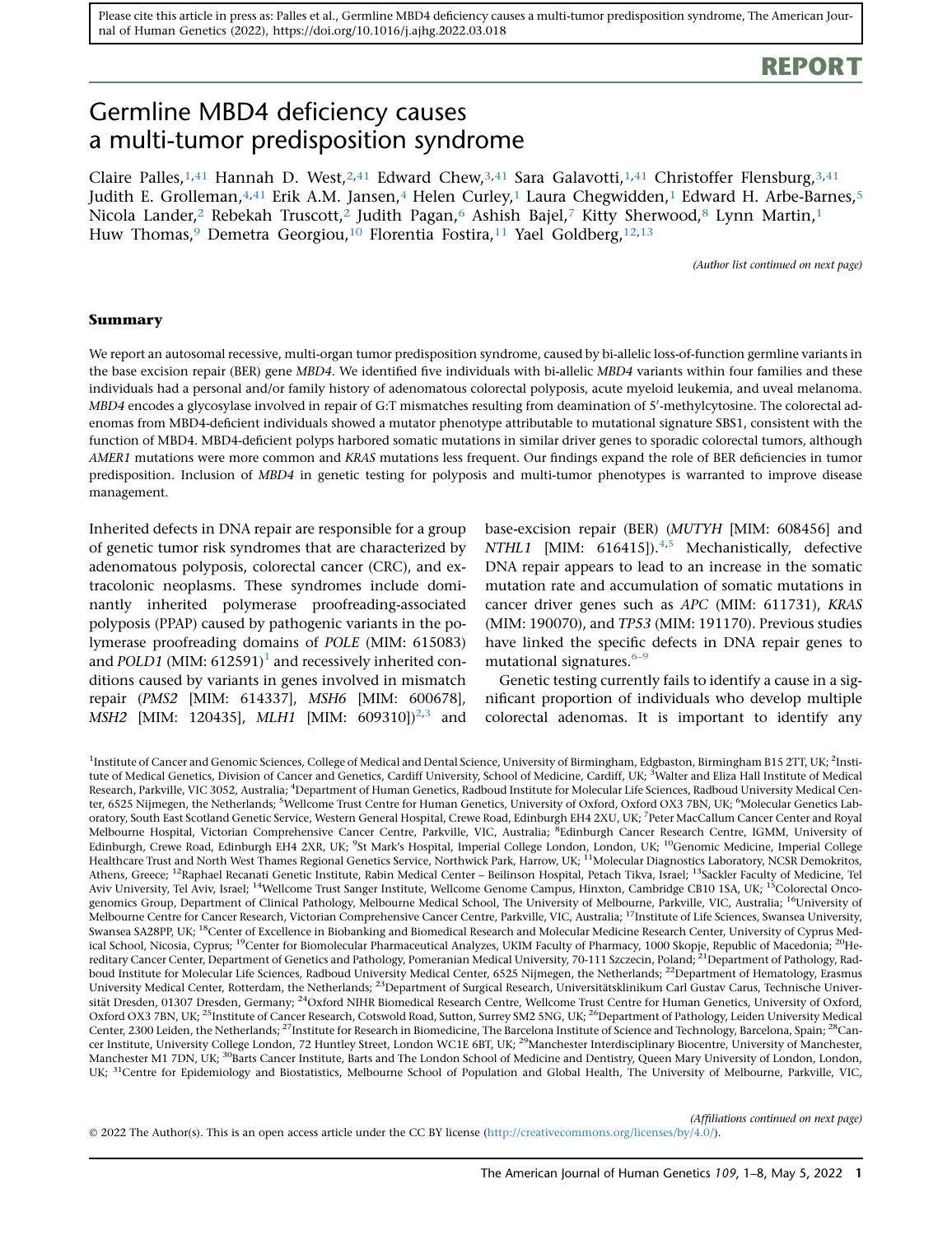David J. Adams,<sup>[14](#page-1-9)</sup> Simone A.M. van der Biezen,<sup>4</sup> Michael Christie,<sup>[3,](#page-1-1)[15](#page-1-9)</sup> Mark Clendenning,<sup>15[,16](#page-1-10)</sup> Laura E. Thomas,<sup>17</sup> Constantinos Deltas,<sup>[18](#page-1-12)</sup> Aleksandar J. Dimovski,<sup>[19](#page-1-13)</sup> Dagmara Dymerska,<sup>[20](#page-1-13)</sup> Jan Lubinski,<sup>20</sup> Khalid Mahmood,<sup>15[,16](#page-1-10)</sup> Rachel S. van der Post,<sup>[21](#page-1-14)</sup> Mathijs Sanders,<sup>[22](#page-1-15)</sup> Jürgen Weitz,<sup>23</sup> Jenny C. Taylor,<sup>[24](#page-1-17)</sup> Clare Turnbull,<sup>[25](#page-1-18)</sup> Lilian Vreede,<sup>[4](#page-1-2)</sup> Tom van Wezel,<sup>[26](#page-1-18)</sup> Celina Whalley,<sup>[1](#page-1-0)</sup> Claudia Arnedo-Pac,<sup>27</sup> Giulio Caravagna,<sup>25</sup> William Cross,<sup>[28](#page-1-19)</sup> Daniel Chubb,<sup>[25](#page-1-18)</sup> Anna Frangou,<sup>[5](#page-1-3)</sup> Andreas J. Gruber,<sup>29</sup> Ben Kinnersley,<sup>[25](#page-1-18)</sup> Boris Noyvert,<sup>1</sup> David Church,<sup>5</sup> Trevor Graham,<sup>30</sup> Richard Houlston,<sup>25</sup> Nuria Lopez-Bigas,<sup>[27](#page-1-19)</sup> Andrea Sottoriva,<sup>28</sup> David Wedge,<sup>[29](#page-1-20)</sup> Genomics England Research Consortium, The CORGI Consortium, WGS500 Consortium, Mark A. Jenkins[,16,](#page-1-10)[31](#page-1-22) Roland P. Kuiper[,4](#page-1-2),[32](#page-1-22) Andrew W. Roberts, [3,](#page-1-1)[6](#page-1-3)[,16,](#page-1-10)[33](#page-2-0) Jeremy P. Cheadle, 2 Marjolijn J.L. Ligtenberg, 4[,2](#page-1-0)1 Nicoline Hoogerbrugge, [4](#page-1-2) Viktor H. Koelzer,  $34$  Andres Dacal Rivas,  $35$  Ingrid M. Winship,  $36,37$  $36,37$  Clara Ruiz Ponte,  $38$ Daniel D. Buchanan, [15](#page-1-9), 16, [36](#page-2-2) Derek G. Power, <sup>39</sup> Andrew Green, <sup>40</sup> Ian P.M. Tomlinson, 8, 42, [\\*](#page-2-6) Julian R. Sampson,<sup>2,42,[\\*](#page-2-6)</sup> Ian J. Majewski,<sup>3,[31](#page-1-22),[4](#page-1-2)2</sup> and Richarda M. de Voer<sup>4,42</sup>

remaining polyposis genes in order to plan appropriate tumor surveillance for affected individuals and their relatives. Here, by applying whole-genome and whole-exome sequencing (WGS and WES), we identified loss-of-protein-function (LOF) variants of the BER gene MBD4 as the cause of an autosomal recessive syndrome of colorectal polyposis and extracolonic neoplasia.

We performed WGS or WES of constitutional DNA in a cohort of 309 individuals, from 198 apparently unrelated families, who were affected by multiple colorectal adenomas or familial CRC. For all individuals included in our study, routine diagnostic molecular genetic testing failed to detect pathogenic germline variants in known CRC and polyposis predisposing genes (detailed cohort descriptions in [supplemental methods](#page-6-0)). The study received ethical approval from UK NHS Research Ethics Committees (REC numbers 06/Q1702/99 and 12/WA/0071), the Human Research Ethics Committees at the University of Melbourne (HREC #1954921) ,and the Radboudumc CMO Local Ethics Committee (#2015/2172). All participants provided written informed consent. Following WGS or WES, we prioritized the identification of coding germline variants predicted to cause LOF. This approach identified two individuals with bi-allelic frameshift variants in MBD4. MBD4 encodes a BER glycosylase that repairs G:T mismatches resulting from the deamination of 5'-methylcytosine (5mC). Simplex individual D:II-1 was homozygous for a 4-bp MBD4 deletion (GenBank: NM\_003925.2: c.612\_615del [p.Ser205Thrfs\*9]; [Figures S1A](#page-6-0) and [S1E–S1H\)](#page-6-0) and the other (CRDFF-292:II-3) was homozygous for an adenine duplication (GenBank: NM\_003925.2: c.939dup [p.Glu314Argfs\*13]; [Figure S1](#page-6-0)B). Region of homozygosity analysis did not suggest consanguinity in either of the two individuals (data not shown).

Both variants were exceedingly rare in gnomAD (allele frequencies 0.0000399 and 0.000653, respectively), although the c.939dup variant is one of the most common LOF variants in MBD4 in gnomAD and was found across multiple populations. No individuals with homozygous germline LOF MBD4 variants were found in gnomAD, the UK 100,000 Genome Project (100KGP), or the wholegenome-sequenced individuals in UK Biobank.

Next, we undertook targeted sequencing of MBD4 in replication cohorts comprising a total of 1,611 individuals with at least ten colorectal adenomas, familial or early onset CRC, or CRC in combination with other tumors. This identified one additional, unrelated individual (CRDFF-336-1:II-1) who was homozygous for the same adenine duplication (GenBank: NM\_003925.2: c.939dup; [Figure S1C](#page-6-0)) and four heterozygous carriers of LOF variants in MBD4. While the frequency of heterozygous carriers was significantly higher than in gnomAD (4/1,611 versus 48/ 64,600;  $p = 0.0381$ , Fisher's exact), we did not confirm this enrichment in the 100KGP and UK Biobank datasets (all comparisons  $p > 0.05$ , Fisher's exact; [Table S3\)](#page-6-0).

The pedigrees of the three individuals with homozygous MBD4 germline variants are shown in [Figure 1](#page-3-0). After genotyping of available additional family members, all were compatible with an autosomal recessive trait. Most individuals with bi-allelic LOF variants in MBD4 developed multiple colorectal adenomas and an extracolonic neoplasm ([Table 1\)](#page-4-0). Simplex individual D:II-1 ([Figure 1](#page-3-0)A) was found to have approximately 60 colorectal adenomas at initial colonoscopy at 36 years of age and at least 70 adenomas were identified at panproctocolectomy at 47 years of age [\(Figure S1](#page-6-0)H). 7 months after surgery, he was diagnosed with myelodysplastic syndrome (MDS) that

<span id="page-2-4"></span><span id="page-2-3"></span><span id="page-2-2"></span><span id="page-2-1"></span><span id="page-2-0"></span>Australia; <sup>32</sup>Princess Máxima Center for Pediatric Oncology, 3584 Utrecht, the Netherlands; <sup>33</sup>University of Melbourne, Department of Medical Biology, 1G Royal Parade, Parkville, VIC 3052, Australia; <sup>34</sup>Department of Pathology and Molecular Pathology, University Hospital Zurich, University of Zurich, Zürich, Zürich, Zürich, Zürich, Zürich, Zürich, Zürich, Zürich, Zürich, Z Switzerland; <sup>35</sup>Servicio de Digestivo, Hospital Lucus Augusti, Instituto de Investigación Sanitaria de Santiago, Lugo, Galicia, Spain; <sup>36</sup>Genomic Medicine and Family Cancer Clinic, Royal Melbourne Hospital, Melbourne, VIC, Australia; <sup>37</sup>Department of Medicine, Melbourne Medical School, Faculty of Medicine, Dentistry and Health Sciences, University of Melbourne, Melbourne, VIC, Australia; <sup>38</sup>Fundación Pública Galega de Medicina Xenómica SERGAS, Grupo de Medicina Xenómica-USC, Instituto de Investigación Sanitaria de Santiago, Centro de Investigación Biomédica en Red de Enfermedades Raras, Santiago de Compostela, Galicia, Spain; 39Department of Medical Oncology, Cork University Hospital, Cork, Ireland; 40Department of Clinical Genetics, Children's Health Ireland, Dublin, Ireland; School of Medicine University College, Dublin, Ireland

<span id="page-2-5"></span><sup>41</sup>These authors contributed equally

<sup>42</sup>These authors contributed equally

<span id="page-2-6"></span><sup>\*</sup>Correspondence: [ian.tomlinson@igmm.ed.ac.uk](mailto:ian.tomlinson@igmm.ed.ac.uk) (I.P.M.T.), [sampson@cf.ac.uk](mailto:sampson@cf.ac.uk) (J.R.S.) [https://doi.org/10.1016/j.ajhg.2022.03.018.](https://doi.org/10.1016/j.ajhg.2022.03.018)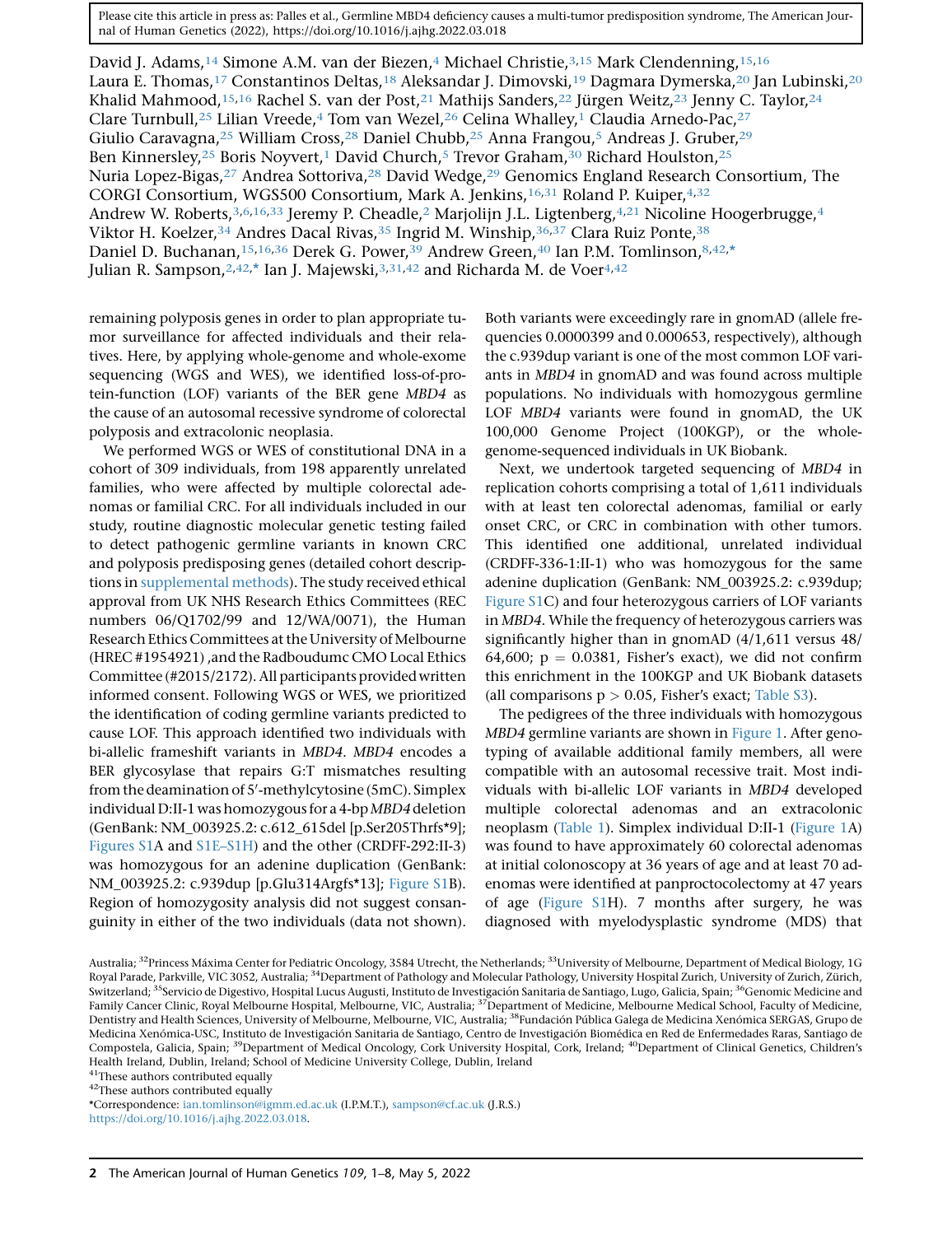<span id="page-3-0"></span>

#### Figure 1. Pedigrees of individuals with MBD4 deficiency

(A) Pedigree of simplex individual D:II-1 with a homozygous MBD4 loss-of-function (c.612\_615del) variant. For colorectal adenomas, we show the cumulative tumor numbers from age at first presentation and screening colonoscopy to age at last contact (see also [Figures S1A](#page-6-0) and [S1E–S1H\)](#page-6-0). (B) Pedigree of Family CRDFF-292 with

a homozygous MBD4 loss-of-function (c.939dup) variant. For colorectal adenomas, we show the total tumor numbers identified from panproctocolectomy at age 53 (see also [Figure S1B](#page-6-0)).

(C) Pedigree of Family CRDFF-336 with a homozygous MBD4 loss-of-function (c.939dup) variant. For colorectal adenomas, we show the total tumor numbers identified from panproctocolectomy at 39 years of age (see also [Figure S1](#page-6-0)C).

(D) Pedigree of Family DB1 with the biallelic MBD4 loss-of-function c.939dup and c.1688T>A variants (see also [Figure S1D](#page-6-0)).

Abbreviations: Ads, colorectal adenomas; AML, acute myeloid leukemia; CRC, colorectal cancer; DCIS, ductal carcinoma in situ of the breast; OvGCT, ovarian granulosa cell tumor; PrC, prostate cancer; SADS, sudden arrhythmia death syndrome; SC, stomach cancer; UVM, uveal melanoma; upper GI TVA, upper gastrointestinal ampullary tubulovillus adenoma; question mark, age unknown; MT, mutation; WT, wild-type. Arrows indicate index individuals. Number between brackets indicate age at diagnosis.

progressed to acute myeloid leukemia (AML) within 3 months. CRDFF-292-1 (individual II-3 in [Figure 1](#page-3-0)B) had 33 colorectal adenomas at panproctocolectomy at 53 years of age and was diagnosed concurrently with a uveal melanoma. A CT scan also revealed multiple liver cysts and multiple, bilateral small renal cysts. His brother (individual II-1 in [Figure 1](#page-3-0)B) had been diagnosed with colorectal cancer at 52 years of age and had died of leukemia aged 60, but no material was available for genetic testing. CRDFF-336-1 (individual II-1 in [Figure 1](#page-3-0)C) had 20 colorectal adenomas at panproctocolectomy at 39 years of age and previously had surgical removal of an ovarian granulosa cell tumor at 12 years of age. Genotyping confirmed that her brother (CRDFF-336-2, individual II-2 in [Figure 1](#page-3-0)C) was also homozygous for the adenine duplication (c.939dup), and colonoscopy at 39 years of age revealed approximately 20 colorectal polyps that were confirmed histologically to be adenomas with low grade dysplasia.

Two of three individuals with AML previously identified to have MBD4 deficiency were noted to have colorectal polyps, without information on their type or multiplicity.<sup>[10](#page-8-0)</sup> We therefore obtained more comprehensive clinicopathological information on their colorectal tumors ([Table 1\)](#page-4-0). Individual WEHI-2 (previously WEHI-AML- $2^{10}$  $2^{10}$  $2^{10}$ ) developed a total of 17 colorectal polyps over a period of 22 years from the age of 18 years. Histological assessment classified all available polyps  $(n = 12)$  as tubular adenomas with mild-to-moderate dysplasia, and the majority  $(n = 7)$  were found in the rectum ([Figure S1](#page-6-0)I). A moderately differentiated adenocarcinoma was found in the ascending colon at age 40 and the individual underwent a right hemicolectomy. Individual EMC-AML-1 developed multiple colonic polyps and underwent a hemicolectomy at age 31, although no polyp counts were reported and tissue blocks were unavailable for histological re-assessment. The third individual (WEHI-AML- $1^{10}$ ) did not have gastrointestinal assessment prior to her death.

We performed WES on DNA extracted from fresh-frozen or formalin-fixed paraffin-embedded (FFPE) tissue from 11 colorectal adenomas from D:II-1 and eight colorectal adenomas from WEHI-2 ([Table S2](#page-6-0)). The mutation burden was increased significantly in colorectal adenomas from both individuals with MBD4 deficiency compared to previously published multi-region WES data from nine sporadic fresh-frozen adenomas<sup>[11](#page-8-1)</sup> [\(Figure 2](#page-5-0)A; [Table S2\)](#page-6-0). The excess mutations were almost all CpG>TpG transitions (>95%) that accumulated steadily over time ([Figure 2](#page-5-0)B) and were significantly more prevalent (Fisher's exact,  $p = 2.9 \times 10^{-7}$  than in the sporadic colorectal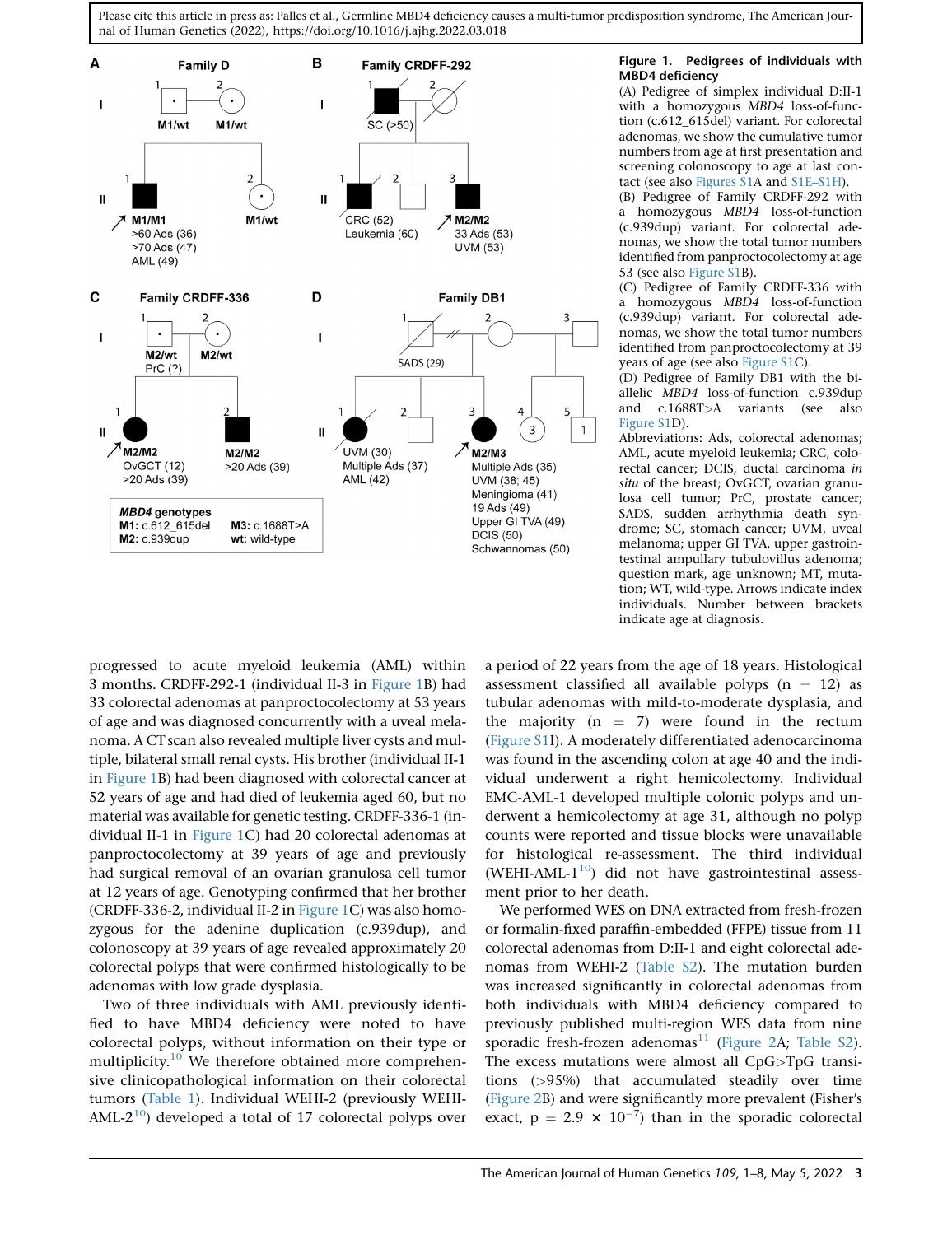<span id="page-4-0"></span>

| <b>Individual</b>        | cDNA change<br>(GenBank: NM_003925.2)  | Amino acid change                        | M/F          | <b>Malignancies</b>     | <b>Polyps</b>                                         | <b>Benign lesions</b>                                 |
|--------------------------|----------------------------------------|------------------------------------------|--------------|-------------------------|-------------------------------------------------------|-------------------------------------------------------|
| $D:II-1$                 | c.612_615del (homozygous)              | p.Ser205Thrfs*9                          | M            | AML (49)                | $>130$ A                                              | N/A                                                   |
| CRDFF-292-1:II-3         | c.939dup (homozygous)                  | $p.Glu314Argfs*13$                       | M            | UVM (53)                | 33 A                                                  | liver cysts (53), bilateral<br>small renal cysts (53) |
|                          | CRDFF-336-1:II-1 c.939dup (homozygous) | $p.Glu314Argfs*13$                       | F            | OvGCT(12)               | $>20$ A                                               | N/A                                                   |
|                          | CRDFF-336-2:II-2 c.939dup (homozygous) | $p.Glu314Argfs*13$                       | M            | N/A                     | $>20$ A                                               | N/A                                                   |
| DB1-70:II-3              | c.939dup/c.1688T>A                     | $p.Glu314Argfs*13/$<br>$p.$ Leu $563*$   | F            | UVM (38, 45)            | multiple $A(35)$ ;<br>19 A (49); upper<br>GI TVA (49) | meningioma (41);<br>DCIS (50); schwannomas<br>(50)    |
| WEHI- $2^{10}$           | c.939dup/c.1562-1G>T                   | $p.Glu314Argfs*13/$<br>abnormal splicing | $\mathbf{F}$ | AML (34); CRC (40) 17 A |                                                       | N/A                                                   |
| WEHI-AML-1 <sup>10</sup> | c.939dup/c.1562-1G>T                   | $p.Glu314Argfs*13/$<br>abnormal splicing | F            | AML $(31)$              | no colonoscopy<br>performed                           | N/A                                                   |
| $EMC-AML-110$            | c.1699 1701del (homozygous)            | p.His567del                              | M            | AML $(33)$              | multiple A                                            | N/A                                                   |

M, male; F, female; AML, acute myeloid leukemia; UVM, uveal melanoma; OvGCT, ovarian granulosa cell tumor; CRC, colorectal cancer; A, colorectal adenomas (numbers indicate total cumulative number of colorectal polyps unless stated otherwise); upper GI TVA, upper gastrointestinal tract tubulovillus adenoma; DCIS, ductal carcinoma in situ of the breast; N/A not applicable. Numbers in parentheses refer to the age of diagnosis of the affected individual. Unspecified number of polyps is indicated as ''multiple.''

adenomas ([Figure 2](#page-5-0)C). The mutation spectrum was almost exclusively attributable to COSMIC mutational signature  $SBS1<sup>12</sup>$  $SBS1<sup>12</sup>$  $SBS1<sup>12</sup>$  in colorectal adenomas from individuals with MBD4 deficiency, in contrast to sporadic colorectal adenomas ([Figure 2](#page-5-0)D; [Figures S2](#page-6-0) and [S3\)](#page-6-0). This is fully consistent with a failure to repair G:T mismatches resulting from deamination of 5'-methylcytosine caused by loss of MBD4 function. Furthermore, virtually all mutated sites were methylated in normal colon (>96% of sites mutated compared to 58% of all exonic CpG sites; [Figure 2E](#page-5-0)).

The driver genes mutated in MBD4-deficient adenomas were similar to those in sporadic adenomas and CRCs ([Table S4](#page-6-0)). All MBD4-deficient adenomas (those that underwent WES and one additional adenoma from WEHI-2 that was targeted sequenced; see also [Table S2](#page-6-0) and the [sup](#page-6-0)[plemental methods\)](#page-6-0) harbored somatic driver mutations in APC with a significant enrichment of the CpG>TpG transition (GenBank: NM\_000038.4: c.4348C>T) resulting in p.Arg1450\*, compared with sporadic adenomas and CRCs (Fisher's exact;  $p < 0.00001$ ; [Figure 2](#page-5-0)F). MBD4-deficient adenomas harbored fewer KRAS mutations (three of 19 adenomas) than sporadic tumors (Fisher's exact,  $p =$ 0.0028) but significantly more somatic mutations in AMER1 (MIM: 300647) (12 of 19 adenomas; Fisher's exact,  $p = 0.039$  ([Figure 2](#page-5-0)F). Overall, 88% of driver mutations in adenomas from individuals with MBD4 deficiency were CpG>TpG transitions compared to only 37% in sporadic adenomas [\(Table S4\)](#page-6-0).

Incorporation of MBD4 into diagnostic gene panels for colorectal polyposis, AML, and uveal melanoma at one of our centers has led to the identification of a further individual (DB1-70) with MBD4-associated neoplasia syndrome (MANS). DB1-70 (individual II-3 in [Figure 1](#page-3-0)D) is compound heterozygous for the MBD4 variants c.939dup and c.1688T>A (p.Leu563\*; [Figure S1](#page-6-0)D). She

developed multiple adenomatous polyps in the colon at age 35, underwent a left hemicolectomy at age 39, and had 19 adenomatous polyps removed from her residual colon at age 49. DB1-70 was also diagnosed with two uveal melanomas, one at age 38 and one at age 45 years, a meningioma at age 41, a ductal carcinoma in situ of the breast at age 50, and a chest wall and cervical schwannoma at age 50. At age 52, she was diagnosed with liver metastases from the uveal melanoma ([Figure 1D](#page-3-0)). Her sister, for whom no material was available for genetic testing, was diagnosed with a uveal melanoma at age 30 and duodenal polyps and multiple adenomatous polyps in the colon, for which a right hemicolectomy was performed, at age 37. She was diagnosed with AML at age 42 and died a year later.

Following the discovery that bi-allelic MBD4 LOF variants predispose to  $AML<sub>10</sub>$  $AML<sub>10</sub>$  $AML<sub>10</sub>$  we here show that inherited MBD4 deficiency causes a wider neoplastic syndrome including adenomatous polyposis with a colorectal phenotype similar to attenuated familial adenomatous polyposis (MIM: 175100) and to individuals with germline pathogenic variants in MUTYH, NTHL1, POLE, and POLD1. Loss of MBD4 function leads to an accumulation of somatic CpG>TpG mutations, including in well-known CRC driver genes, arising from spontaneous deamination of 5'-methylcytosine, creating a mutational signature very similar to COSMIC SBS1. We suggest the name MBD4-associated neoplasia syndrome (MANS) for this condition.

To date, colorectal polyposis, MDS/AML, and uveal melanoma appear to be the most common clinical manifestations of MANS. Thus far, to our knowledge, all individuals that have had a colonoscopy have had multiple colorectal polyps early in life, and most have experienced MDS/ AML. Identification of individuals with bi-allelic MBD4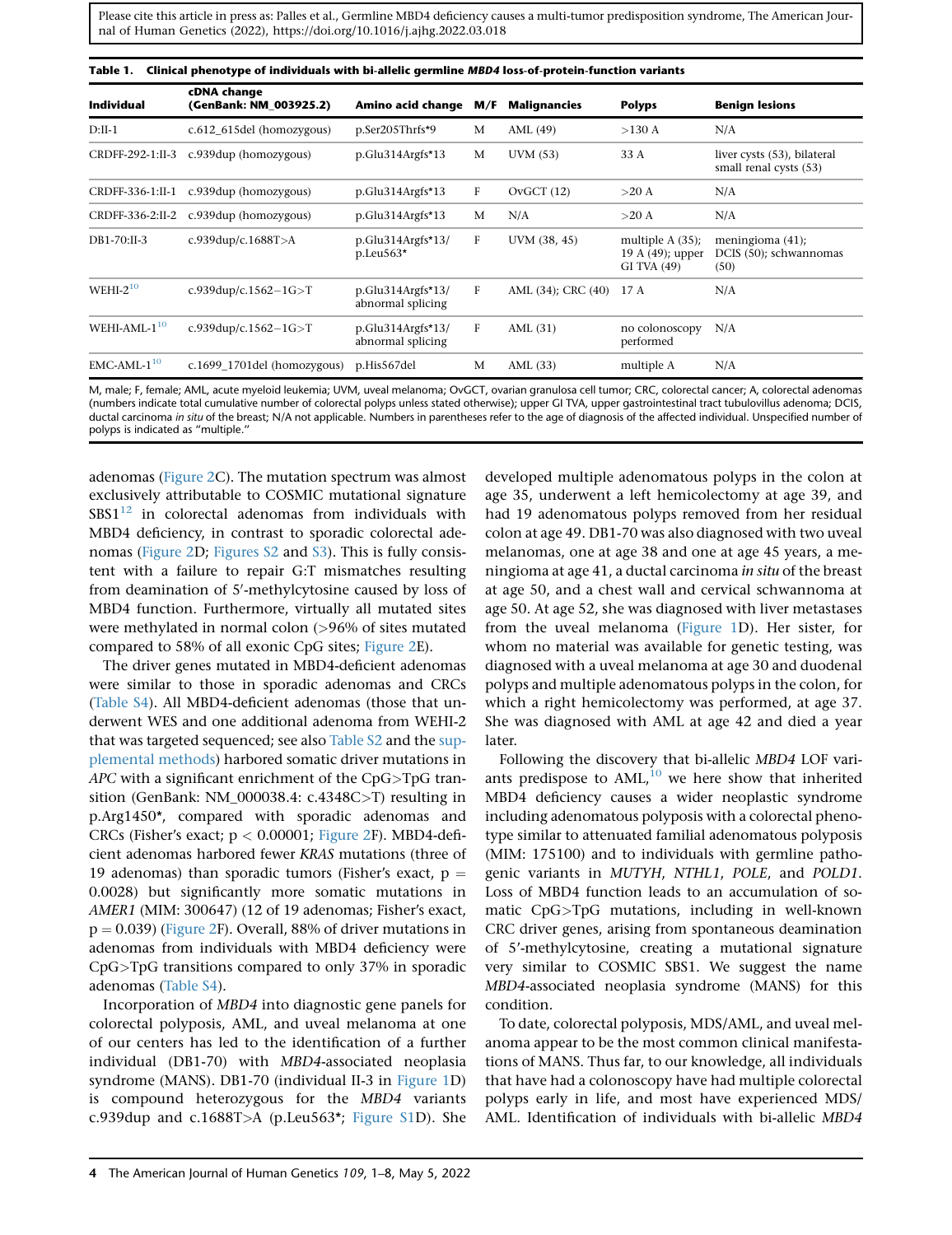<span id="page-5-0"></span>



(A) Somatic mutation rate for each polyp, formalin-fixed and paraffin-embedded samples indicated with asterisks (\*). The color of the bars represents mutations in different sequence contexts; red shows CG>TG mutations, blue shows CA>AA mutations (primarily detected in WEHI-2 P9), and gray represents other base contexts. The median value is presented for samples that had multi-region sequencing. Median mutation burden/Mb in fresh frozen adenomas of D:II-1 was 11.1 [range 8.5–23.3] compared to 1.8 in a set of nine fresh frozen sporadic adenomas [range 1.0–3.1] (see also [Figures S1](#page-6-0)H–S1I for representative HE slides).

(B) The number of somatic CG>TG mutations detected in WES data is plotted as function of age. The linear fit is shown, together with 95% confidence intervals (gray shading).

(C) We assessed the contribution of deamination of 5mC to MBD4-deficient samples by comparing the number of CG>TG mutations to<br>all other single-nucleotide mutations. The plot compares MBD4-deficient polyps and AMLs<sup>[12](#page-8-2)</sup> to cancers from The Cancer Genome Atlas (TCGA). MSI, microsatellite instability; MSI-H, MSI-high; MSS, microsatellite stable (''MSS'' includes both MSS and MSI-low samples); TCGA NA, no MSI data available.

(D) Extracted de novo signature SBS1MBD4 C>T panel from all polyps from D:II-1(left) and polyps P1–P8 of WEHI-2 (middle) and the C>T panel from COSMIC SBS1-v3 (right).

(E) Fraction of mutated CpG sites that are methylated in normal sigmoid colon (beta value > 0.5 in WGBS data from the Roadmap Epigenomics Consortium<sup>11</sup>). Each point summarizes WES results from a sample and includes all sites with sufficient coverage in (legend continued on next page)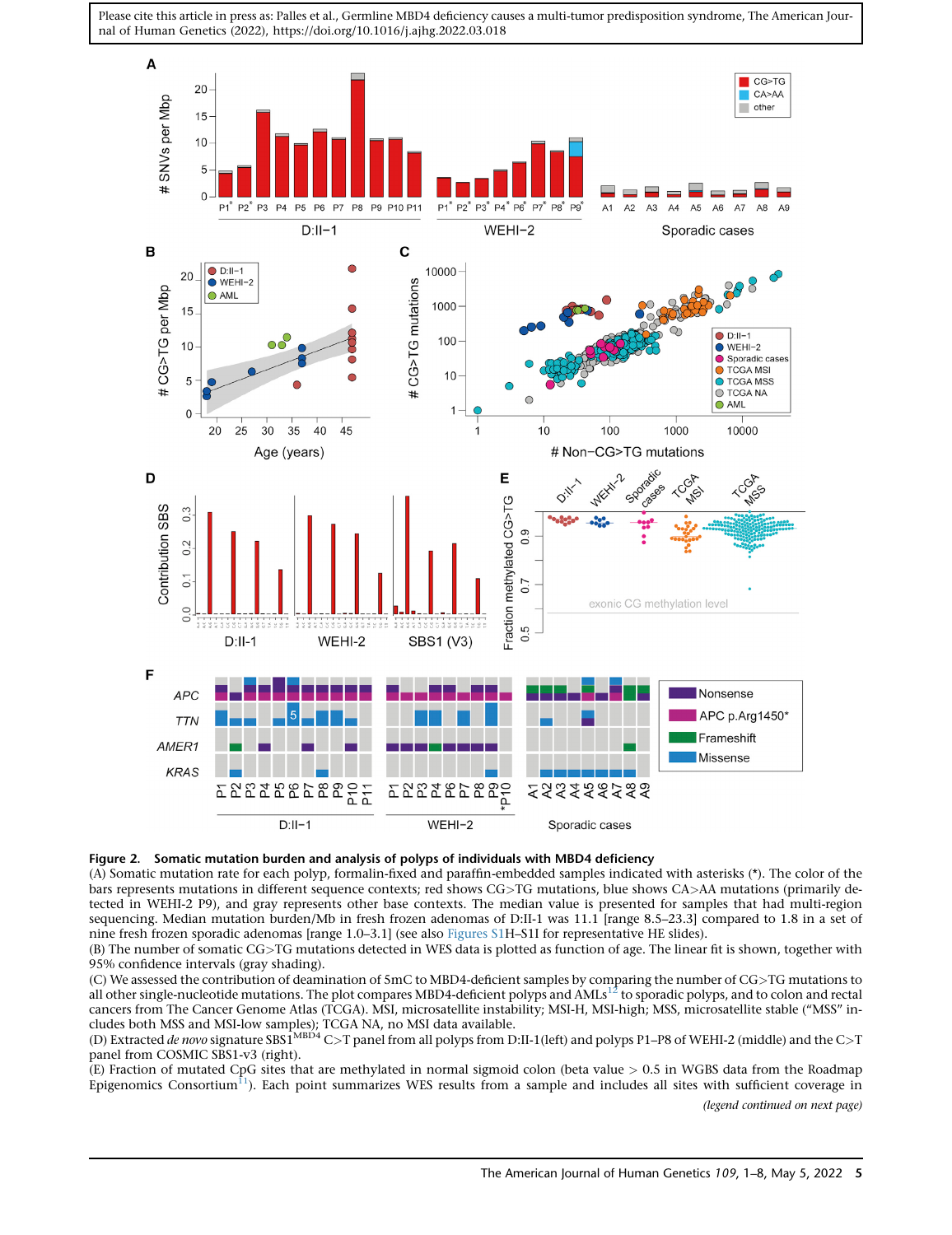<span id="page-6-0"></span>pathogenic variants may inform their clinical management and that of their families. The identification and follow up of additional individuals will help to define the magnitude of cancer risks in MANS. In the interim, we propose colonoscopies every 2 years from age 18–20, or the date of diagnosis, a regimen often used for other BER-related polyposis syndromes. $13,14$  $13,14$  At least one of the AMLs in our study developed from MDS, and we have observed clonal hematopoiesis in others. $10$  We suggest regular follow up full blood counts for individuals with MANS if their initial presentation is with adenomatous polyposis. If the individual presents with AML, then we suggest genetic testing for any family member being considered as a haematopoietic stem cell donor, in keeping with current expert recommendations for managing inherited predisposition to myeloid malignancy.<sup>15</sup> Given that heterozygous LOF MBD4 variant carriers appear to be susceptible to uveal melanoma<sup>[17–19](#page-8-7)</sup> and our identification of uveal melanoma in three of eight individuals with MANS suggests annual ophthalmological surveillance may also be appropriate. $20$  The occurrence of a rare juvenile ovarian granulosa cell tumor in one of four females and schwannomas in another individual reported here is noteworthy and the spectrum of MBD4 deficiency-associated cancers may widen as further individuals with MANS are identified. In contrast to findings with uveal melanoma where heterozygotes for MBD4 LOF variants appear to be at a 4- to 20-fold increased risk, our limited data show no convincing evidence for a comparable effect on the relative risk of developing polyposis and/or CRC. We cannot rule out the possibility that individuals heterozygous for an MBD4 LOF variant have a small increased risk of CRC and/or polyposis, $^{21}$  $^{21}$  $^{21}$  but at present, no colonoscopy surveillance beyond population screening or local guidelines based on familial history for CRC is recommended. Additionally, although it has been suggested that variable expression of MBD4 contributes to differences in DNA repair capacity, $^{22}$  $^{22}$  $^{22}$  further investigation is required to determine whether this contributes to modify disease risk.

In conclusion, constitutional deficiency of MBD4 causes a rare genetic syndrome, MANS, that is characterized by the development of adenomatous polyposis and predisposition to AML. MBD4 deficiency results in an elevated mutation burden with a mutation spectrum very similar to COSMIC mutational signature SBS1. A high mutational burden is associated with a good prognosis in CRC, and we speculate that MANS CRCs may respond to immune checkpoint inhibitors, as has been re-ported in MBD4-deficient uveal melanomas.<sup>[17,](#page-8-7)[18](#page-8-11)</sup> It is possible that such a strategy could also be used to treat other neoplasia in MANS. In the short term, genetic

testing for MANS could be implemented readily by incorporating MBD4 into existing gene panels used in diagnostic testing for adenomatous polyposis, CRC, early-onset AML, and uveal melanoma.

#### Data and code availability

The WES data from WEHI-2 and D:II-1 datasets generated during this study are available at EGA (EGA: S00001004842 and EGA: S00001005063, respectively) after completion of a data transfer agreement. The WES data from CRDFF-292 supporting the current study have not been deposited in a public repository because of informed consent restrictions but are available from the corresponding author on request. WES/WGS data for ACCFR in the paper is available from the Colon Cancer Family Registry [\(https://](https://www.coloncfr.org) [www.coloncfr.org\)](https://www.coloncfr.org). Somatic variants in selected driver genes are available in Table S4. Somatic variant calls are available from the corresponding author on request.

#### Supplemental information

Supplemental information can be found online at [https://doi.org/](https://doi.org/10.1016/j.ajhg.2022.03.018) [10.1016/j.ajhg.2022.03.018](https://doi.org/10.1016/j.ajhg.2022.03.018).

#### Consortia

The members of Genomics England Research Consortium are John Ambrose, Prabhu Arumugam, Marta Bleda, Freya Boardman-Pretty, Christopher Boustred, Helen Brittain, Mark Caulfield, Georgia Chan, Tom Fowler, Adam Giess, Angela Hamblin, Shirley Henderson, Tim Hubbard, Rob Jackson, Louise Jones, Dalia Kasperaviciute, Melis Kayikci, Athanasios Kousathanas, Lea Lahnstein, Sarah Leigh, Ivone Leong, Javier Lopez, Fiona Maleady-Crowe, Meriel McEntagart, Federico Minneci, Loukas Moutsianas, Michael Mueller, Nirupa Murugaesu, Anna Need, Peter O'Donovan, Chris Odhams, Christine Patch, Daniel Perez-Gil, Mariana Pereira, John Pullinger, Tahrima Rahim, Augusto Rendon, Tim Rogers, Kevin Savage, Kushmita Sawant, Richard Scott, Afshan Siddiq, Alexander Sieghart, Samuel Smith, Alona Sosinsky, Alexander Stuckey, Mélanie Tanguy, Ana Tavares, Ellen Thomas, Simon Thompson, Arianna Tucci, Matthew Welland, Eleanor Williams, Katarzyna Witkowska, and Suzanne Wood.

The members of the CORGI Consortium are Kai Ren Ong, Andrew Beggs, Alan Donaldson, Carole Brewer, Jayantha Arnold, Munaza Ahmed, Louise Izatt, Andrew Latchford, Dorothy Halliday, Peter Risby, Paul Brennan, Alison Kraus, Julian Barwell, Lynn Greenhalgh, D. Gareth Evans, Kate Green, Timothy Simmons, Rachel Harrison, Ragunath, Brian Davidson, Zoe Kemp, Helen Hanson, Katie Snape, Anneke Lucassen, Kevin J. Monahan, and Patrick Morrison.

The members of WGS500 Consortium are Peter Donnelly, John Bell, David Bentley, Gil McVean, Peter Ratcliffe, Jenny Taylor, Andrew Wilkie, John Broxholme, David Buck, Jean-Baptiste Cazier, Richard Cornall, Lorna Gregory, Julian Knight, Gerton Lunter, Ian Tomlinson, Andrew Wilkie, Christopher Allan, Moustafa Attar, Angie Green, Lorna Gregory, Sean Humphray, Zoya Kingsbury,

WGBS ( $n = 177-1,507 \text{ CG}$ ) TG mutations) and the median value is shown with a horizontal line. The gray line shows the fraction of methylated CG sites across all exons.

<sup>(</sup>F) Oncoprint of driver gene mutation analysis of genes significantly different mutated compared to sporadic adenomas. For each polyp, the number and type of somatic mutation is shown. \*Polyp P10 from WEHI-2 was sequenced with a targeted panel (see also [Table S5\)](#page-6-0).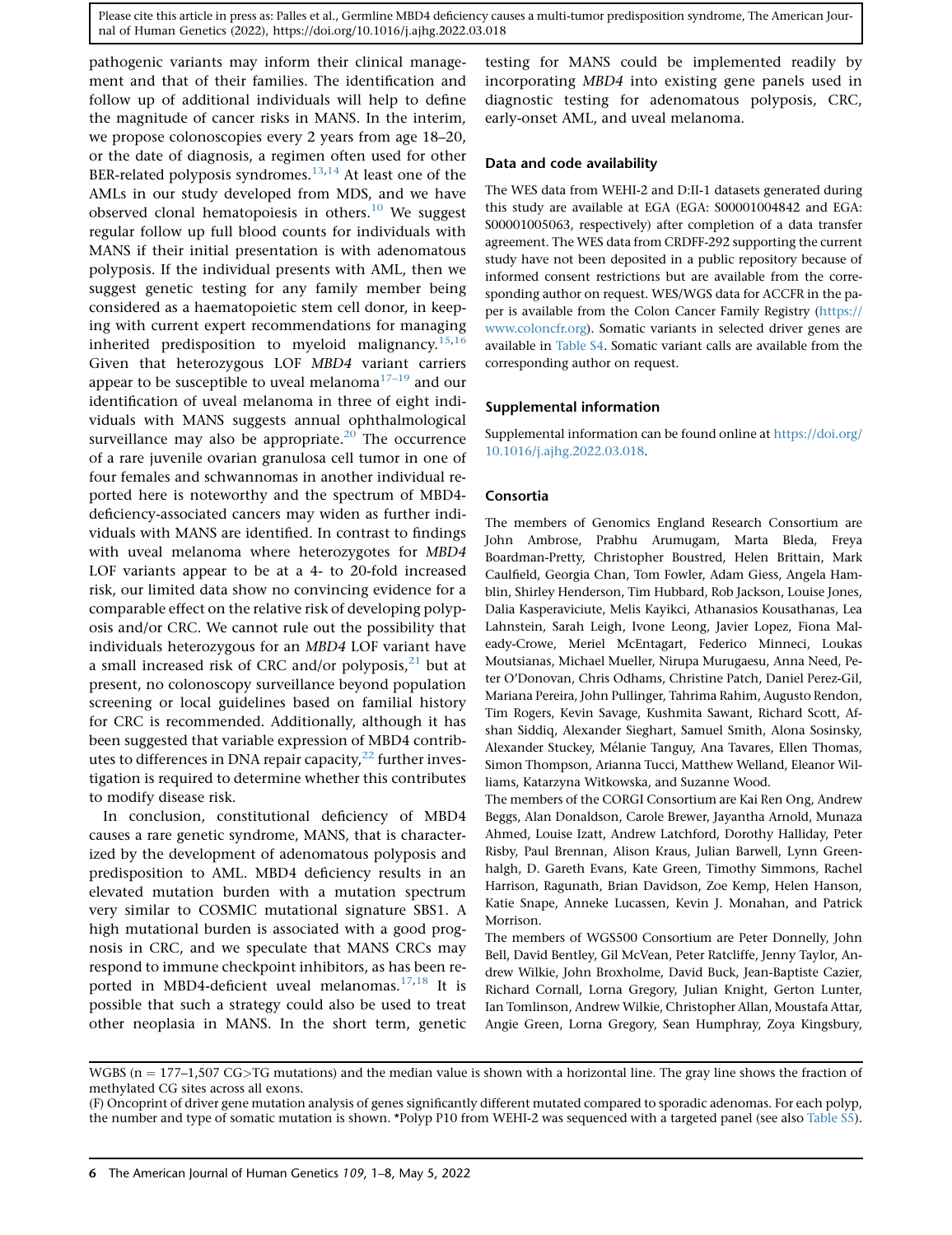Sarah Lamble, Lorne Lonie, Alistair Pagnamenta, Paolo Piazza, Amy Trebes, John Broxholme, Richard Copley, Simon Fiddy, Russell Grocock, Edouard Hatton, Chris Holmes, Linda Hughes, Peter Humburg, Alexander Kanapin, Stefano Lise, Hilary Martin, Lisa Murray, Davis McCarthy, Andy Rimmer, Natasha Sahgal, Ben Wright, and Chris Yau.

#### Acknowledgments

This study was funded by the Dutch Cancer Society (KUN2015- 7740; 12174/2019-1), the Sacha Swarttouw-Hijmans Foundation, Cancer Research UK C6199, Bowel Cancer West David Darke grant, the EU ERC (EVOCAN), the National Health and Medical Research Council of Australia (project 1145912, program 1113577, investigator 1174902) and the Cancer Council Victoria (1181108), with fellowship support from the Victorian Cancer Agency (I.J.M., MCRF15018), the Alfred Felton Bequest (I.J.M.) and the Leukaemia Foundation of Australia (Bill Long Charitable Trust PhD Clinical Scholarship to E.C.), and Bowel Cancer UK (CP 18PG0010). H.W. is supported by a Ser Cymru II Precision Medicine Fellowship award. Research was also supported by the Australian Cancer Research Foundation, Victorian State Government Operational Infrastructure Support, and Australian Government NHMRC IRIISS. D.D.B. is supported by an NHMRC R.D. Wright Career Development Fellowship (GNT1125268) and NHMRC Emerging Leadership Fellowship (GNT1194896). M.A.J. is supported by NHMRC Leadership Fellowship. The ACCFR is supported by funding from the National Cancer Institute (NCI), National Institutes of Health (NIH) (award U01 CA167551). The research was also supported by the National Institute for Health Research (NIHR) Oxford Biomedical Research Center based at Oxford University Hospitals NHS Trust and University of Oxford. J.C.T. discloses that the views expressed are those of the author(s) and not necessarily those of the NHS, the NIHR, or the Department of Health. This work received networking support by the Cooperation in Science and Technology Action CA17118, supported by the European Cooperation in Science and Technology. Further acknowledgments are described in the [supplemental](#page-6-0) [information.](#page-6-0)

#### Author contributions

Study supervision: C.P., J.R.S., I.P.M.T., I.J.M., and R.M.d.V. Analysis and drafting: C.P., E.C., J.E.G., S.G., C.F., H.W., J.R.S., I.P.M.T., I.J.M., and R.M.d.V. Data support: E.A.M.J., H.C., L.C., E.A.B., N.L., A.B., R.T., J.P., K.S., L.M., H.T., D.G., F.F., Y.G., D.J.A., S.A.M.v.d.B., M. Christie, M. Clendenning, L.E.T., C.D., J.A.D., D.D., J.L., K.M., R.S.v.d.P., M.S., J.W., J.C.T., C.T., L.V., T.v.W., C.W., C.A., G.C., W.C., D.C., A.F., A.G., B.K., B.N., D.C., T.G., R.H., N.L.B., A.S., D.W., M.A.J., R.P.K., A.W.R., J.P.C., M.J.L.L., N.H., V.H.K., A.D.R., I.M.W., C.R.P., D.D.D., D.G.P., and A.G. Critical revision: all authors. Shared last authors: J.R.S., I.P.M.T., I.J.M., and R.M.d.V.

#### Declaration of interests

The authors declare no competing interests.

Received: January 21, 2022 Accepted: March 30, 2022 Published: April 22, 2022

#### Web resources

Online Mendelian Inheritance in Man, [http://www.omim.](http://www.omim.org) [org](http://www.omim.org)

#### References

- <span id="page-7-0"></span>1. Palles, C., Cazier, J.B., Howarth, K.M., Domingo, E., Jones, A.M., Broderick, P., Kemp, Z., Spain, S.L., Guarino, E., Salguero, I., et al.; The WGS500 Consortium (2013). Germline mutations affecting the proofreading domains of POLE and POLD1 predispose to colorectal adenomas and carcinomas. Nat. Genet. 45, 136–144. <https://doi.org/10.1038/ng.2503>.
- <span id="page-7-1"></span>2. Will, O., Carvajal-Carmona, L.G., Gorman, P., Howarth, K.M., Jones, A.M., Polanco-Echeverry, G.M., Chinaleong, J.A., Gunther, T., Silver, A., Clark, S.K., and Tomlinson, I. (2007). Homozygous PMS2 deletion causes a severe colorectal cancer and multiple adenoma phenotype without extraintestinal cancer. Gastroenterology 132, 527–530. [https://doi.org/10.1053/j.](https://doi.org/10.1053/j.gastro.2006.11.043) [gastro.2006.11.043.](https://doi.org/10.1053/j.gastro.2006.11.043)
- <span id="page-7-2"></span>3. Wimmer, K., Kratz, C.P., Vasen, H.F.A., Caron, O., Colas, C., Entz-Werle, N., Gerdes, A.M., Goldberg, Y., Ilencikova, D., Muleris, M., et al.; on behalf of the EU-Consortium Care for CMMRD C4CMMRD (2014). Diagnostic criteria for constitutional mismatch repair deficiency syndrome: suggestions of the European consortium 'Care for CMMRD' (C4CMMRD). J. Med. Genet. 51, 355–365. [https://doi.org/10.1136/jmedge](https://doi.org/10.1136/jmedgenet-2014-102284)[net-2014-102284.](https://doi.org/10.1136/jmedgenet-2014-102284)
- <span id="page-7-3"></span>4. Weren, R.D.A., Ligtenberg, M.J.L., Kets, C.M., de Voer, R.M., Verwiel, E.T.P., Spruijt, L., van Zelst-Stams, W.A.G., Jongmans, M.C., Gilissen, C., Hehir-Kwa, J.Y., et al. (2015). A germline homozygous mutation in the base-excision repair gene NTHL1 causes adenomatous polyposis and colorectal cancer. Nat. Genet. 47, 668–671. <https://doi.org/10.1038/ng.3287>.
- <span id="page-7-4"></span>5. [Al-Tassan, N., Chmiel, N.H., Maynard, J., Fleming, N., Living](http://refhub.elsevier.com//sref5)[ston, A.L., Williams, G.T., Hodges, A.K., Davies, D.R., David,](http://refhub.elsevier.com//sref5) [S.S., Sampson, J.R., et al. \(2002\). Inherited variants of MYH](http://refhub.elsevier.com//sref5) [associated with somatic GC–](http://refhub.elsevier.com//sref5)>[T: A mutations in colorectal tu](http://refhub.elsevier.com//sref5)[mors. Nat. Genet.](http://refhub.elsevier.com//sref5) 30, 227–232.
- <span id="page-7-5"></span>6. Drost, J., van Boxtel, R., Blokzijl, F., Mizutani, T., Sasaki, N., Sasselli, V., de Ligt, J., Behjati, S., Grolleman, J.E., van Wezel, T., et al. (2017). Use of CRISPR-modified human stem cell organoids to study the origin of mutational signatures in cancer. Science 358, 234–238. [https://doi.org/10.1126/science.aao3130.](https://doi.org/10.1126/science.aao3130)
- 7. Grolleman, J.E., de Voer, R.M., Elsayed, F.A., Nielsen, M., Weren, R.D., Palles, C., Ligtenberg, M.J., Vos, J.R., ten Broeke, S.W., de Miranda, N.F., et al. (2019). Mutational signature analysis reveals NTHL1 deficiency to cause a multi-tumor phenotype. Cancer Cell 35, 256–266.e5. [https://doi.org/10.](https://doi.org/10.1016/j.ccell.2018.12.011) [1016/j.ccell.2018.12.011](https://doi.org/10.1016/j.ccell.2018.12.011).
- 8. Pilati, C., Shinde, J., Alexandrov, L.B., Assie, G., Andre, T., Helias Rodzewicz, Z., Ducoudray, R., Le Corre, D., Zucman Rossi, J., Emile, J., et al. (2017). Mutational signature analysis identifies MUTYH deficiency in colorectal cancers and adrenocortical carcinomas. J. Pathol. 242, 10–15. [https://doi.org/10.](https://doi.org/10.1002/path.4880) [1002/path.4880.](https://doi.org/10.1002/path.4880)
- 9. Viel, A., Bruselles, A., Meccia, E., Fornasarig, M., Quaia, M., Canzonieri, V., Policicchio, E., Urso, E.D., Agostini, M., Genuardi, M., et al. (2017). A specific mutational signature associated with DNA 8-oxoguanine persistence in MUTYH-defective colorectal cancer. EBioMedicine 20, 39–49. [https://doi.org/10.](https://doi.org/10.1016/j.ebiom.2017.04.022) [1016/j.ebiom.2017.04.022.](https://doi.org/10.1016/j.ebiom.2017.04.022)